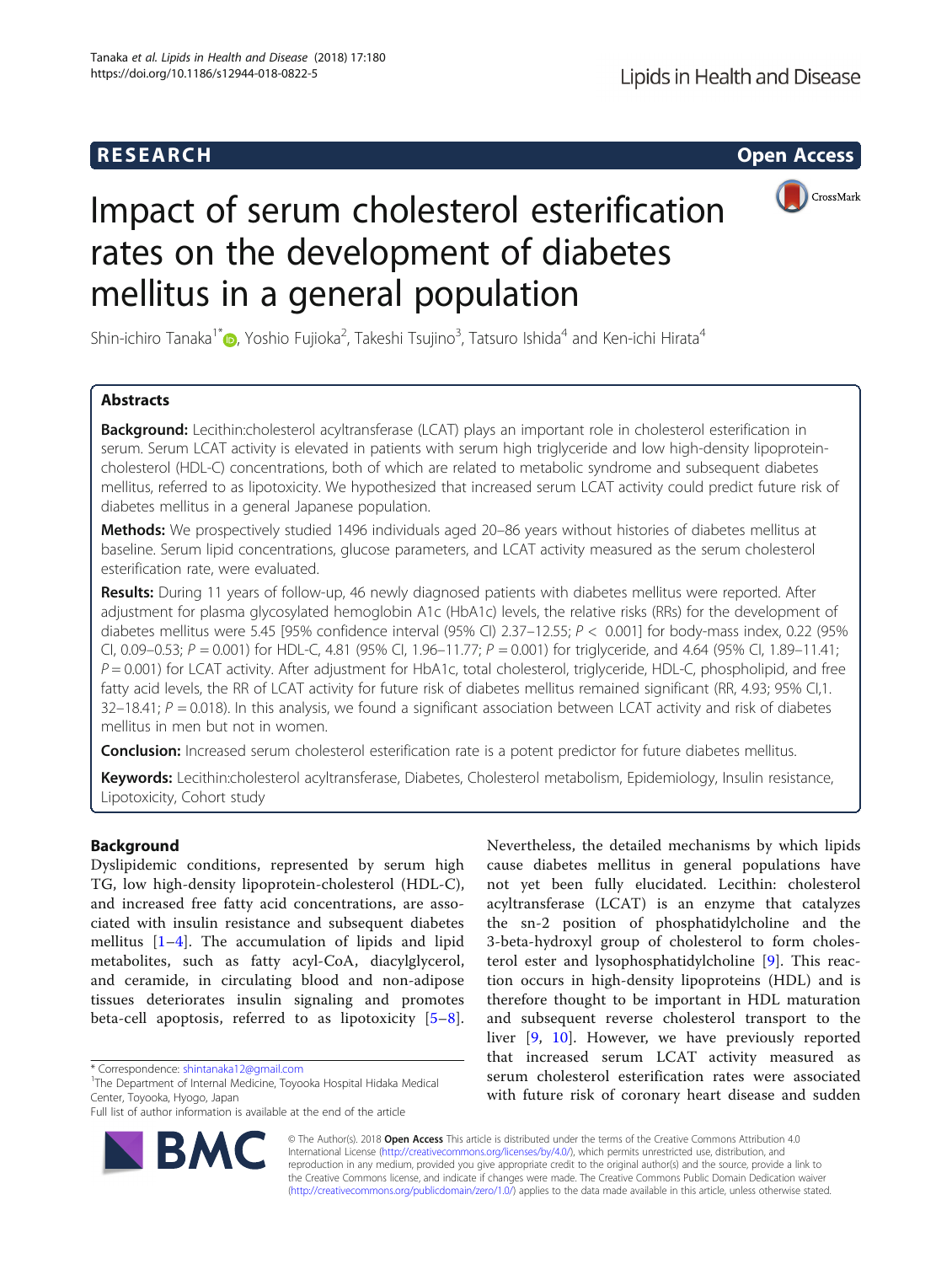death in a general population  $[11]$  $[11]$ . In that study, we also observed that serum LCAT activity was highly correlated with increased waist circumference, increased serum TG concentration, and decreased serum HDL-C concentration, all of which are components of metabolic syndrome and are related to insulin resistance [\[12](#page-7-0)]. A number of previous studies also reported similar results [[13](#page-7-0)–[16\]](#page-7-0). These findings may indicate that increased LCAT activity is closely related to increased risk factors for type 2 diabetes mellitus as well as coronary heart disease, suggesting that both diseases have common antecedents [\[2](#page-6-0), [7](#page-7-0), [12](#page-7-0)]. Furthermore, Recently, Ng et al. have reported a significant decrease in fasting insulin and glucose levels in LCAT- and low-density lipoprotein receptor-knockout mice, despite high serum TG concentration [[17,](#page-7-0) [18](#page-7-0)]. This result suggests that LCAT may be closely related to insulin resistance and subsequent diabetes mellitus. Taken together, we hypothesized that increased serum LCAT activity is predictive of future risk of diabetes mellitus. Here, we examined the relationship between baseline LCAT activity, measured as serum cholesterol esterification rate, and future risk of diabetes mellitus in a general Japanese population.

## Methods

## Study population

The Hidaka Cohort Study is a population-based cohort study in the town of Hidaka, a typical Japanese rural community [[11,](#page-7-0) [19](#page-7-0)]. The baseline survey was conducted in 1993. There were 2155 total participants aged 20– 93 years at baseline.

## Follow-up and outcomes

We initiated a follow-up study in 2004. We used mailed questionnaires or telephone interviews to measure the incidence of death, stroke, myocardial infarction, cancer, and newly developed diabetes mellitus during the follow-up period. Among them, 165 participants had histories of diabetes mellitus or whose plasma glycosylated hemoglobin A1c (HbA1c) levels were ≥ 6.5% at baseline. In addition, 56 participants did not have recorded plasma HbA1c levels, and 99 participants had histories of cardiovascular diseases. Of the participants, 70 were lost to follow-up, and 252 died during the follow-up period; these participants were excluded from the analysis. Among the remaining 1513 participants, 63 participants reported newly developed diabetes mellitus during the follow-up period. For these 63 participants, we further confirmed the diagnosis of diabetes mellitus using medical records. The criteria were as follows; plasma HbA1c level  $\geq 6.5\%$ , or fasting plasma glucose concentration  $\geq 7.0$  mmol/L, or 2-h plasma glucose concentration during a 75 g oral glucose tolerance test  $\geq$  11.1 mmol/L, or casual blood glucose concentration  $\geq 11.1$  mmol/L, or current or past use of antidiabetic agents including insulin, sulfonylureas, biguanides, alpha-glucosidase inhibitors, meglitinides, dipeptidyl peptidase-4 inhibitors, and thiazolidinediones. Eleven subjects did not meet the criteria and 6 subjects were not determined as having diabetes mellitus due to lack of information. Therefore, these 17 subjects were excluded from the analysis. The remaining 1496 participants consisting of 929 women and 567 men aged  $55.7 \pm 14.1$  years (mean  $\pm$  SD, range 20–86 years) were eligible for the study. (See Fig. [1\)](#page-2-0).

## Laboratory procedures

Most of the blood samples were drawn within eight hours after the participants' last meal; thus, the samples were mainly obtained in a non-fasted state. Serum LCAT activity was determined as described previously [[11\]](#page-7-0). We used a self-substrate method, where decreases in free cholesterol concentrations were measured enzymatically after incubating sera with synthetic dipalmitoyl lecithin using a commercially available kit (Nescoat LCAT kit-S, Alfresa Pharma, Osaka, Japan) based on the method by Nagasaki and Akanuma  $[20]$  $[20]$  $[20]$ . The present method is simple and rapid as compared with the traditional endogenous substrate methods using gas-liquid chromatography. Therefore it is suitable for assaying a large number of samples from the cohort and is easy to employ in clinical laboratories. In brief, 0.5 ml of serum was added to 0.3 ml of 2.5 mg/ml lecithin solution and mixed gently. 0.2 ml of the mixture was transferred into a test tube and stored in a refrigerator as a control (A). The remaining mixture was incubated at 37 °C for 2 h. 0.2 ml of the mixture was transferred into another test tube (B). 3.0 ml of color reagent for cholesterol measurement was added to both (A) and (B), and incubated at  $37 \text{ °C}$  for 20 min. The difference in absorbance between (A) and (B) at 600 nm was determined, and the decrease of cholesterol concentration was calculated as an LCAT activity (n moles/ml/hr). 1000 n mole/ml of purified cholesterol was used as a reference for calculating cholesterol esterification rate. Therefore, the present assay is a modification of the endogenous substrate assay. To test whether adding dipalmitoyl lecithin into the assay system affects the result of the analysis, we examined the relationship between the present method and the radio-labeled endogenous substrate method by Stokke and Norum [\[21](#page-7-0)]. We confirmed a high correlation between the present method and the traditional endogenous substrate method  $(R = 0.69, P)$  $= 0.0087$ ,  $n = 13$ , unpublished data). Furthermore, The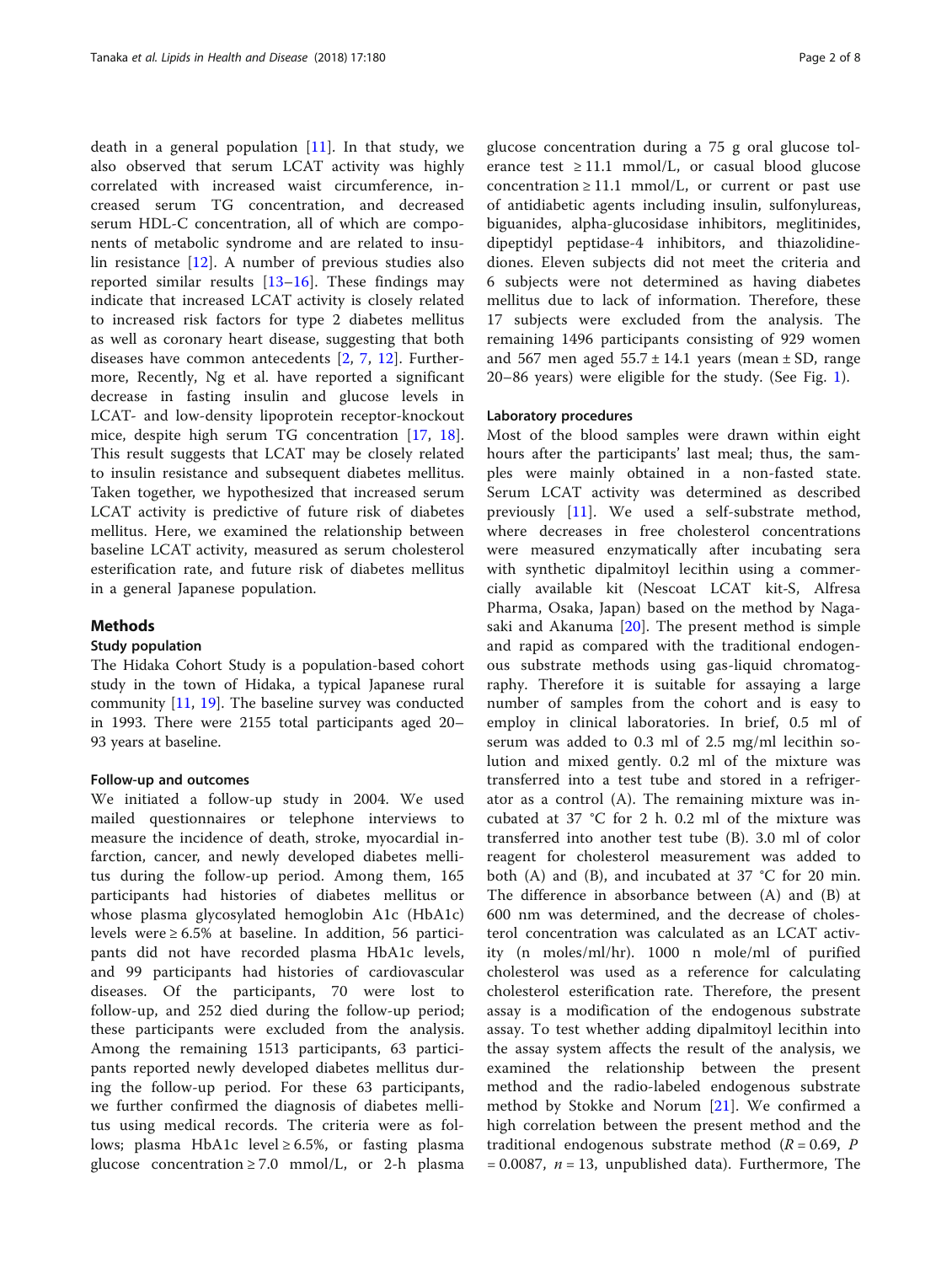<span id="page-2-0"></span>

LCAT activities measured by the present method are highly correlated with those measured by the endogenous substrate method using gas-liquid chromatography  $(R = 0.829, P < 0.001, n = 22)$  [[20\]](#page-7-0), with those measured by the exogenous substrate method  $(R = 0.99, P < 0.001, n = 38)$  [\[22](#page-7-0)], and with the LCAT mass concentrations measured by the enzyme-linked immunosorbent assay  $(R = 0.864, P < 0.001, n = 45)$ [[23\]](#page-7-0). Therefore, this method is well-validated and reliable for this study. Serum total cholesterol (TC) and TG concentrations were determined by enzymatic methods. High-density lipoprotein-cholesterol (HDL-C) concentrations were determined using the phosphotungstic acid magnesium chloride precipitation method. Plasma HbA1c levels were measured using high-performance liquid chromatography. Serum immunoreactive insulin (IRI) levels were measured using an enzyme-linked immunosorbent assay. We calculated the serum non-HDL-C concentration as the difference between serum TC and HDL-C concentrations.

# Blood pressure measurement and lifestyle factor assessment

Community nurses interviewed the participants for information on current and past health conditions, medications, and lifestyle. Blood pressure was measured with a standard mercury sphygmomanometer on the right arm after the participants had been sitting at rest for at least 3 min. BMI was calculated as weight in kilograms divided by the square of height in meters.

## Statistical analyses

We first calculated the means ± standard deviations, medians, and proportions of potential diabetic risk factors at baseline for the 1496 participants. Student's t-test, the Mann-Whitney nonparametric test, and the chi-square test were used to examine differences between two groups. We divided the lipid parameter distributions into quartiles, and the quartile-specific relative risks (RRs) and confidence intervals (CIs) for future risk of diabetes mellitus were estimated by multiple logistic regression adjusted for HbA1c levels, lipid concentrations,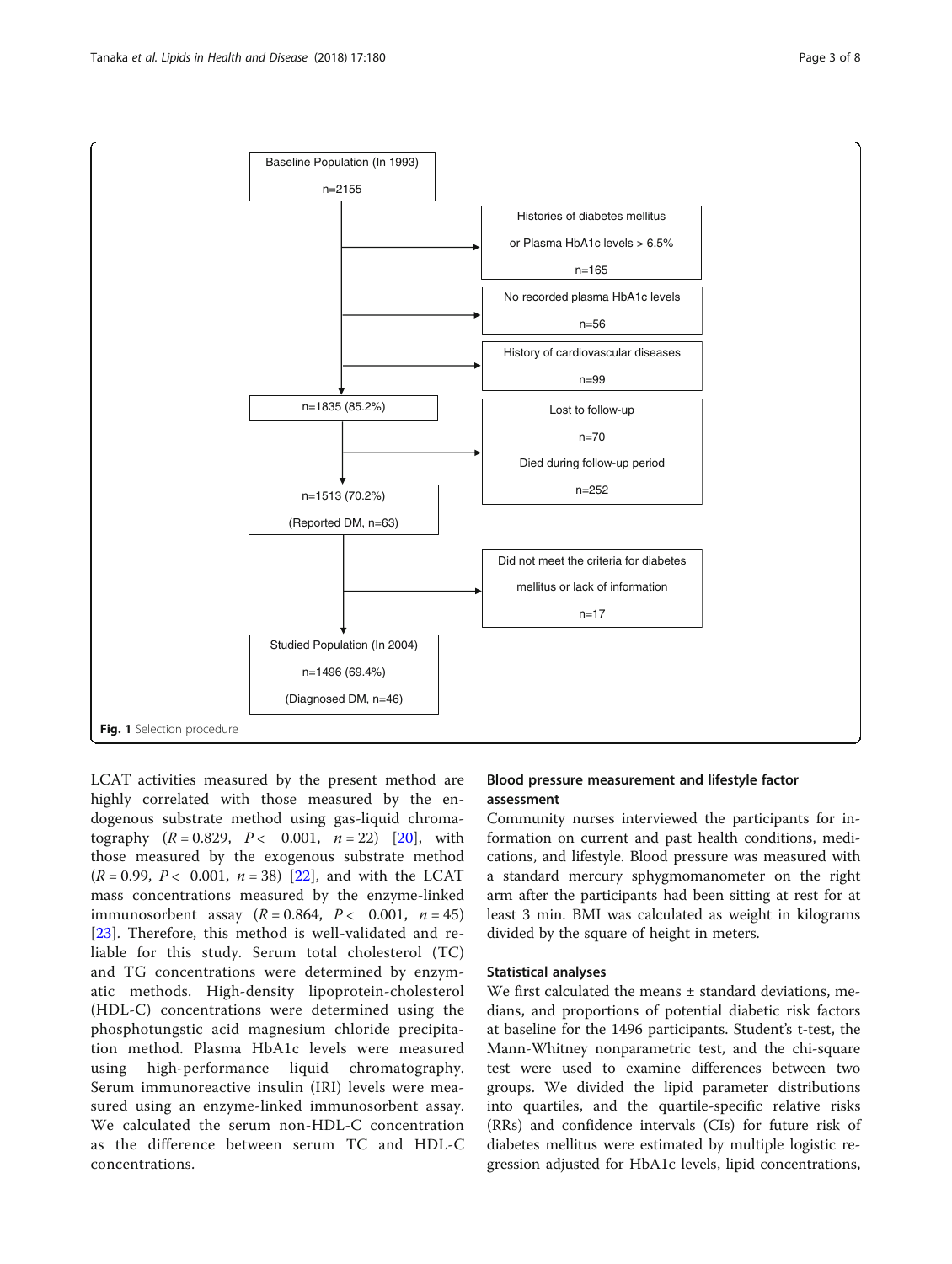and their parameters. All of the P values were two-sided, and P values less than 0.05 were considered statistically significant. All of the analyses were performed with SPSS 11.01 J software for Windows (SPSS, Japan, Tokyo, Japan).

# Results

## Baseline characteristics of the study cohort

Table 1 shows baseline characteristics of the study cohort. Blood pressure, TG concentration, and LCAT activity were higher in men than in women. TC, HDL-C, and Immunoreactive insulin (IRI) levels were higher in women than in men. We found no significant differences in BMI and blood glucose levels between men and women.

During the 11.0 years of follow-up, 46 diabetes mellitus cases (21 women, 25 men) were reported from the 1496 participants.

# Baseline characteristics of newly diagnosed diabetes and non-diabetes subjects from the total cohort

Table [2](#page-4-0) shows baseline characteristics of newly diagnosed diabetes and non-diabetes subjects from the total cohort. BMI, waist circumference, SBP, HbA1c, glucose,

| <b>Table 1</b> Baseline characteristics of the study cohort |  |  |  |  |  |
|-------------------------------------------------------------|--|--|--|--|--|
|-------------------------------------------------------------|--|--|--|--|--|

and IRI levels were significantly higher in newly diagnosed diabetes subjects than in non-diabetes subjects. Among lipid markers, non-HDL-C, TG concentrations, and LCAT activity were significantly higher in newly diagnosed diabetes subjects, whereas HDL-C was significantly lower in newly diagnosed diabetes subjects.

# Univariate and HbA1c-adjusted analysis of risk factors and incidence of diabetes mellitus

Table [3](#page-5-0) lists the quartile-specific relative risks (RRs) for the future risk of diabetes mellitus. Using univariate analysis, we found that the significant risk factors for diabetes mellitus according to the highest versus the lowest quartiles included BMI, waist circumference, waist to hip ratio, systolic blood pressure, diastolic blood pressure, glycosylated hemoglobin A1c (HbA1c), glucose, IRI, HDL-C, TG, non-HDL-C, and LCAT activity. Therefore, most lipid markers were positively associated with the risk of diabetes mellitus except for HDL-C, which was inversely associated with the risk. Among various metabolic factors, increased body weight, abdominal obesity, increased TG, and decreased HDL-C were more likely to be associated with the risk of diabetes mellitus,

| Characteristics                                | Total               | Women               | Men                 | $P$ Value* |
|------------------------------------------------|---------------------|---------------------|---------------------|------------|
| Number of subjects                             | 1496                | 929                 | 567                 |            |
| Age, years                                     | $55.7 \pm 14.1$     | $55.9 \pm 14.1$     | $55.3 \pm 13.9$     | 0.40       |
| History of hypertension, %                     | 30.3                | 31.8                | 28.0                | 0.12       |
| Current smoker, %                              | 20.6                | 1.9                 | 51.1                | < 0.001    |
| BMI, $kg/m2$                                   | $22.5 \pm 2.9$      | $22.5 \pm 3.0$      | $22.5 \pm 2.8$      | 0.85       |
| Waist circumference, cm                        | $72.2 \pm 8.1$      | $69.6 \pm 7.1$      | $76.8 \pm 7.7$      | < 0.001    |
| Waist/Hip                                      | $0.81 \pm 0.07$     | $0.78 \pm 0.06$     | $0.85 \pm 0.06$     | < 0.001    |
| SBP, mmHq                                      | $132 \pm 21$        | $131 \pm 21$        | $134 \pm 20$        | 0.002      |
| DBP, mmHq                                      | $77 \pm 12$         | $76 \pm 12$         | $79 \pm 12$         | < 0.001    |
| HbA1c, %                                       | $5.1 \pm 0.4$       | $5.1 \pm 0.4$       | $5.2 \pm 0.4$       | < 0.001    |
| Glucose, mmol/L                                | $5.52 \pm 0.70$     | $5.52 \pm 0.68$     | $5.52 \pm 0.74$     | 0.93       |
| IRI, U/mL                                      | $2.9(1.7-5.5)$      | $3.3(1.9-5.6)$      | $2.5(1.3-4.8)$      | < 0.001    |
| TC, mmol/L                                     | $5.16 \pm 0.93$     | $5.31 \pm 0.93$     | $4.92 \pm 0.87$     | < 0.001    |
| HDL-C, mmol/L                                  | $1.54 \pm 0.38$     | $1.58 \pm 0.37$     | $1.47 \pm 0.37$     | < 0.001    |
| Non-HDL-C, mmol/L                              | $3.62 \pm 0.38$     | $3.73 \pm 0.99$     | $3.45 \pm 0.94$     | < 0.001    |
| TG, mmol/L                                     | $0.99(0.71 - 1.42)$ | $0.95(0.68 - 1.33)$ | $1.11(0.78 - 1.61)$ | < 0.001    |
| Phospholipids, mg/dL                           | $220 \pm 33$        | $223 \pm 32$        | $214 \pm 33$        | < 0.001    |
| Free fatty acids, Eq/L                         | 561 (265-854)       | 629 (292-912)       | 486 (231-755)       | < 0.001    |
| LCAT activity, nmol $mL^{-1}$ hr <sup>-1</sup> | $76.9 \pm 21.4$     | $75.6 \pm 21.2$     | $79.0 \pm 21.5$     | 0.003      |

Values are expressed as means ± standard deviations except IRI, TG, and free fatty acids which are given as the medians and the interquartile ranges in parentheses

 $P < 0.05$  is considered to indicate statistically significant differences between men and women. The Mann-Whitney nonparametric test was used for the differences of IRI, TG and free fatty acids. The other continuous variables were estimated by Student's t-test

BMI body mass index, SBP systolic blood pressure, DBP diastolic blood pressure, HbA1c glycosylated hemoglobin A1c, IRI immunoreactive insulin, TC total cholesterol, HDL-C high-density lipoprotein-cholesterol, TG triglyceride, LCAT lecithin cholesterol acyltransferase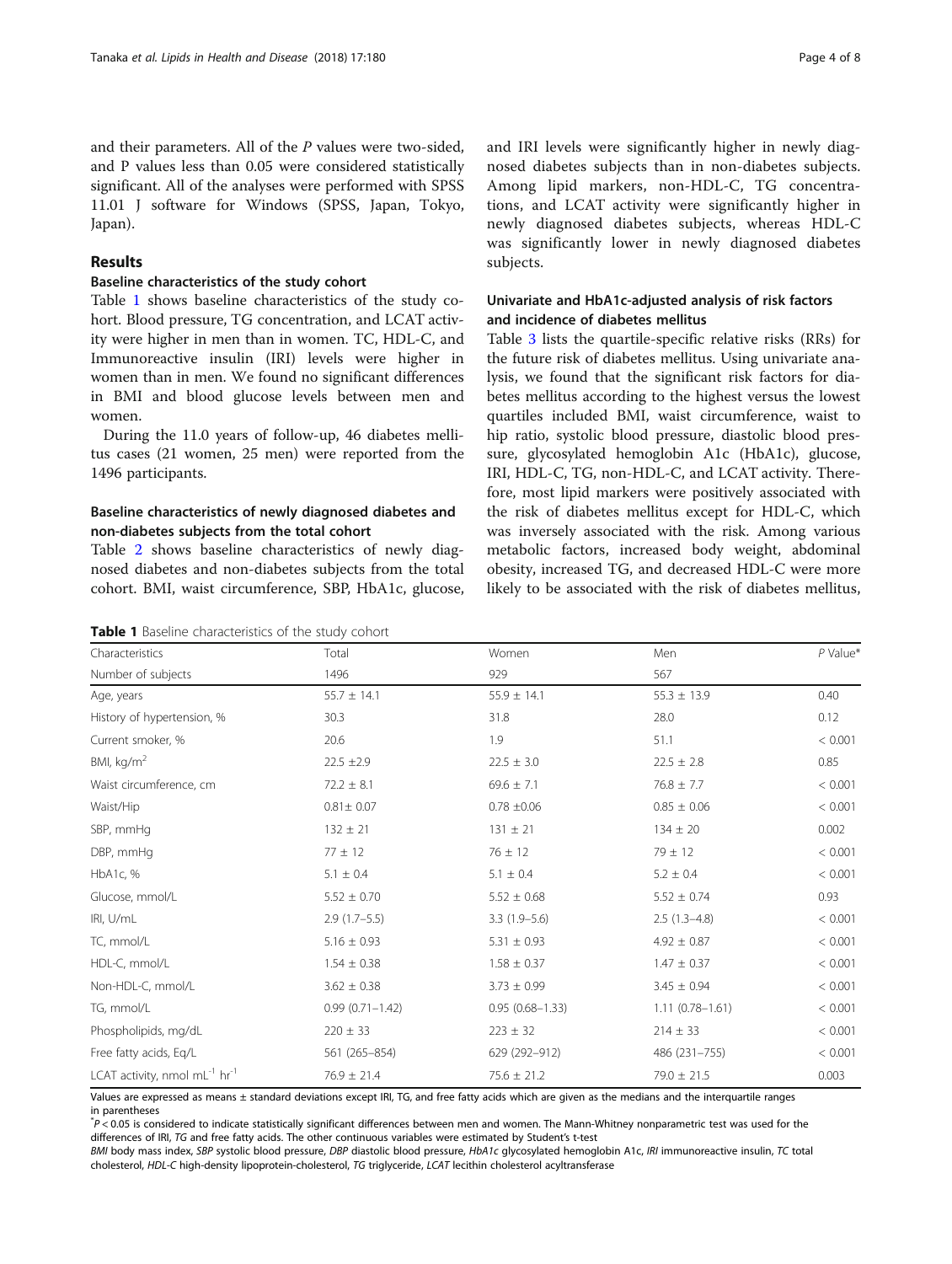| Characteristics                                | Non-diabetes        | <b>Diabetes</b>     | $P$ Value |
|------------------------------------------------|---------------------|---------------------|-----------|
| Number of subjects                             | 1450                | 46                  |           |
| Age, years                                     | $55.6 \pm 14.1$     | $56.8 \pm 10.9$     | 0.599     |
| Male sex (%)                                   | 37.4                | 54.3                | 0.02      |
| History of hypertension, %                     | 30.1                | 39.1                | 0.19      |
| Current smoker, %                              | 20.3                | 30.4                | 0.09      |
| BMI, $kg/m2$                                   | $22.4 \pm 2.8$      | $25.3 \pm 3.0$      | < 0.001   |
| Waist circumference, cm                        | $72.0 \pm 7.9$      | $79.8 \pm 10.2$     | < 0.001   |
| Waist/Hip                                      | $0.81 \pm 0.06$     | $0.86 \pm 0.08$     | < 0.001   |
| SBP, mmHg                                      | $132 \pm 21$        | $141 \pm 20$        | 0.003     |
| DBP, mmHg                                      | $77 \pm 12$         | $81 \pm 13$         | 0.01      |
| HbA1c, %                                       | $5.1 \pm 0.4$       | $5.6 \pm 0.4$       | < 0.001   |
| Glucose, mmol/L                                | $5.51 \pm 0.68$     | $6.03 \pm 1.07$     | < 0.001   |
| IRI, U/mL                                      | $2.9(1.6-5.4)$      | $4.5(2.9 - 8.7)$    | 0.002     |
| TC, mmol/L                                     | $5.15 \pm 0.91$     | $5.47 \pm 1.23$     | 0.02      |
| HDL-C, mmol/L                                  | $1.54 \pm 0.38$     | $1.31 \pm 0.32$     | < 0.001   |
| Non-HDL-C, mmol/L                              | $3.61 \pm 0.97$     | $4.16 \pm 1.28$     | < 0.001   |
| TG, mmol/L                                     | $0.98(0.71 - 1.40)$ | $1.61(1.04 - 2.13)$ | < 0.001   |
| Phospholipids, mg/dL                           | $219 \pm 32$        | $232 \pm 45$        | 0.01      |
| Free fatty acids, Eq/L                         | 563 (265-852)       | 498 (246-942)       | 0.95      |
| LCAT activity, nmol mL $^{-1}$ h <sup>-1</sup> | $76.4 \pm 21.2$     | $92.0 \pm 21.2$     | < 0.001   |

<span id="page-4-0"></span>Table 2 Baseline characteristics of newly diagnosed diabetes and non-diabetes subjects from the total cohort

Values are expressed as means ± standard deviations except IRI, TG, and free fatty acids which are given as the medians and the interquartile ranges in parentheses

 $P < 0.05$  is considered to indicate statistically significant differences between men and women. The Mann-Whitney nonparametric test was used for the differences of IRI, TG and free fatty acids. The other continuous variables were estimated by Student's t-test

BMI body mass index, SBP systolic blood pressure, DBP diastolic blood pressure, HbA1c glycosylated hemoglobin A1c, IRI immunoreactive insulin, TC total cholesterol, HDL-C high-density lipoprotein-cholesterol, TG triglyceride, LCAT lecithin cholesterol acyltransferase

whereas systolic and diastolic blood pressures were less likely to be associated with the risk. In this analysis, HbA1c as a glucose metabolism parameter was most associated with the risk of diabetes mellitus. Therefore, we included HbA1c as a covariate to the analysis to exclude the potential effects of hyperglycemia on the development of diabetes mellitus. After adjustment for HbA1c levels, we found significant risk factors for diabetes mellitus including BMI, waist circumference, waist to hip ratio, systolic blood pressure, IRI, HDL-C, TG, and LCAT activity. Among these, BMI, increased TG, decreased HDL-C, and increased LCAT activity were associated with the risk of diabetes mellitus with relatively higher RRs than increased blood pressure in this population.

# Lipid- and HbA1c-adjusted multivariable analysis of the risk of diabetes mellitus according to baseline LCAT activity

To determine whether the predictive value of LCAT activity was independent of the other lipid markers, we conducted multivariable analysis adjusted for these lipid markers in addition to HbA1c levels (Table [4\)](#page-5-0). After adjusting for HbA1c, TC, TG, HDL-C, phospholipids, and free fatty acids, the RR of LCAT activity was 4.93 (95% CI, 1.32–18.41;  $P = 0.018$ ). Therefore, increased LCAT activity was significantly associated with the risk of diabetes mellitus independent of other lipid markers. However, in the analysis performed on men and women separately, we found a significant association between baseline LCAT activity and the future risk of diabetes mellitus only in men (RR 9.15; 95% CI, 1.02-81.95;  $P =$ 0.048 for men and RR, 2.67; 95% CI, 0.47-15.41;  $P =$ 0.27 for women). When we performed a multivariable analysis including BMI as a covariate in addition to lipids and HbA1c levels, we could not find any significant associations between LCAT activity and risk of diabetes mellitus in this analysis (data not shown).

# **Discussion**

In this population-based cohort study, most of the variables predicting future diabetes mellitus are also known to be risk factors for coronary heart disease. Among these, serum LCAT activities were significantly associated with future risk of diabetes mellitus. This association was independent of other lipid markers, including TC, HDL-C, TG, phospholipids, and free fatty acids.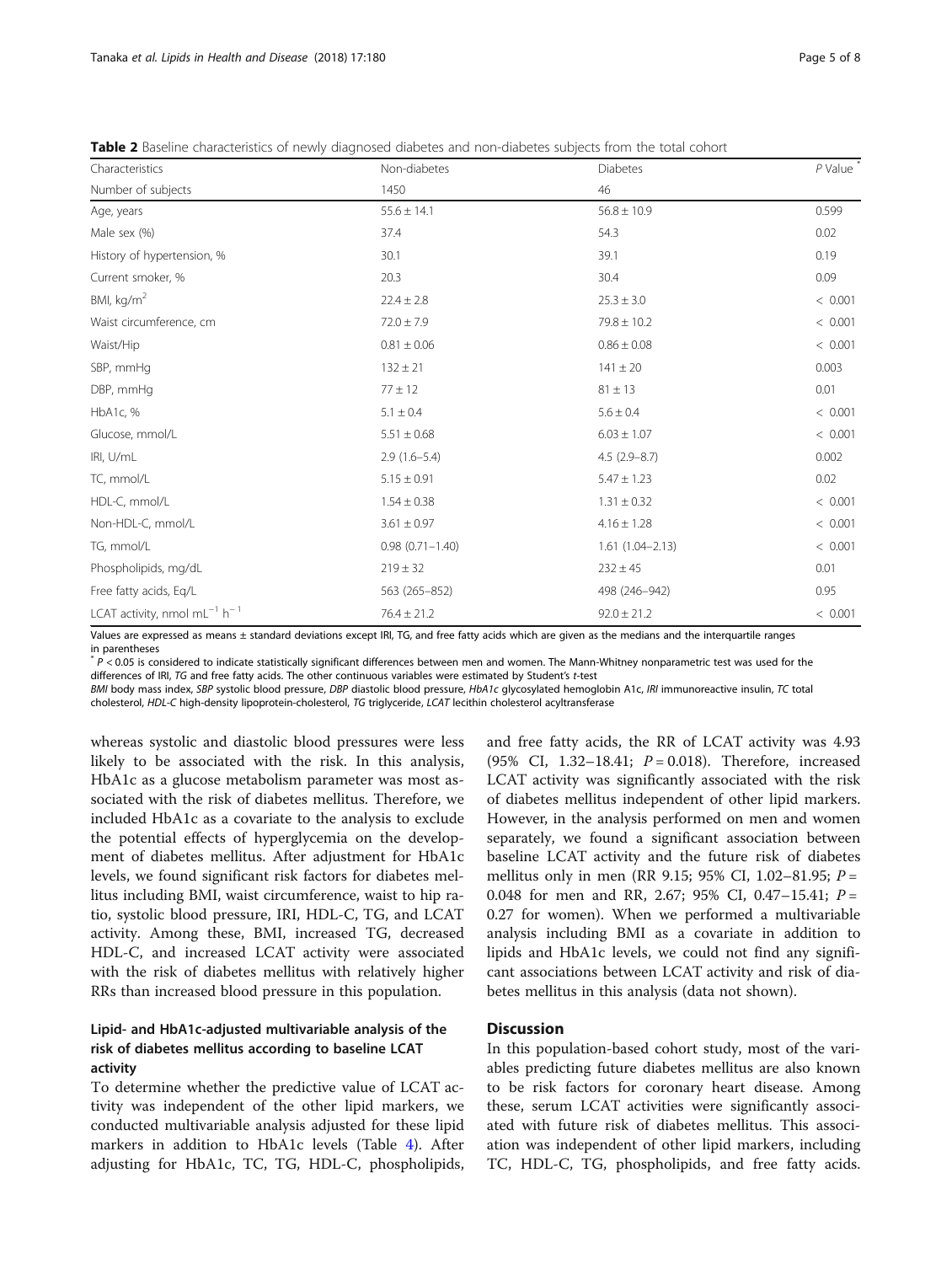<span id="page-5-0"></span>Table 3 Univariate and HbA1c-adjusted analysis of risk factors and incidence of diabetes mellitus

| Variables               | Univariate              |           | HbA1c adjusted          |           |
|-------------------------|-------------------------|-----------|-------------------------|-----------|
|                         | RR <sup>*</sup> (95%CI) | $P$ value | RR <sup>*</sup> (95%Cl) | $P$ value |
| Age                     | $1.01(0.99 - 1.03)$     | 0.60      | $0.98(0.96 - 1.00)$     | 0.09      |
| Man                     | $1.99(1.11 - 3.60)$     | 0.02      | $1.60(0.87 - 2.93)$     | 0.13      |
| History of Hypertension | $1.50(0.82 - 2.73)$     | 0.19      | $1.39(0.75 - 2.58)$     | 0.33      |
| Current smoker          | $1.72(0.91 - 3.27)$     | 0.10      | $1.39(0.72 - 2.71)$     | 0.33      |
| <b>BMI</b>              | 8.04 (2.81-23.07)       | < 0.001   | 7.52 (2.58-21.90)       | < 0.001   |
| Waist circumference     | $5.57(2.12 - 14.63)$    | < 0.001   | 4.23 (1.58-11.30)       | 0.004     |
| Waist/hip               | $6.10(2.09 - 17.80)$    | 0.001     | 3.76 (1.26-11.22)       | 0.02      |
| <b>SBP</b>              | 3.99 (1.47-10.81)       | 0.006     | $3.06(1.11 - 8.45)$     | 0.03      |
| <b>DBP</b>              | 2.26 (1.06-4.82)        | 0.04      | 2.09 (0.96-4.57)        | 0.06      |
| HbA1c                   | 16.70 (3.98-70.14)      | < 0.001   |                         |           |
| Glucose                 | 3.34 (1.32-8.47)        | 0.01      | $2.11(0.81 - 5.50)$     | 0.13      |
| IRI                     | $2.19(0.93 - 5.13)$     | 0.07      | $2.58(1.07 - 6.23)$     | 0.04      |
| <b>TC</b>               | 1.75 (0.79-3.88)        | 0.17      | $1.17(0.52 - 2.67)$     | 0.70      |
| HDL-C                   | $0.16(0.05 - 0.46)$     | 0.001     | $0.18(0.06 - 0.54)$     | 0.002     |
| TG                      | 10.50 (3.17-34.76)      | < 0.001   | 8.11 (2.42-27.22)       | 0.001     |
| Non-HDL-C               | $3.11(1.31 - 7.41)$     | 0.01      | $2.11(0.86 - 5.14)$     | 0.10      |
| Phospholipids           | 3.30 (1.20-9.10)        | 0.02      | 2.66 (0.95-7.45)        | 0.06      |
| Free fatty acids        | $1.00(0.47 - 2.13)$     | 1.00      | $1.01(0.46 - 2.20)$     | 0.98      |
| <b>LCAT</b> activity    | 9.42 (2.82-31.39)       | < 0.001   | 7.37 (2.18-24.89)       | 0.001     |

\* RR indicates a relative risk for diabetes mellitus in quartile 4 subjects as compared with quartile 1 subjects for continuous variables except for age, which is

expressed as a risk per one year increment. RR of Man indicates the risk of diabetes mellitus of men compared with that of women

BMI body mass index, SBP systolic blood pressure, DBP diastolic blood pressure, HbA1c glycosylated hemoglobin A1c, IRI immunoreactive insulin, TC total cholesterol, HDL-C high-density lipoprotein-cholesterol, TG triglyceride, LCAT lecithin cholesterol acyltransferase

Therefore, increased serum LCAT activities may play a pivotal role in the development of both diabetes mellitus and coronary heart disease among various lipid markers [[11\]](#page-7-0). A number of studies have revealed that increased plasma TG concentrations are associated with higher plasma LCAT activity [[11,](#page-7-0) [13](#page-7-0)–[16](#page-7-0)]. However, in LCAT-deficient humans and animals, plasma TG concentrations were shown to be increased [[17,](#page-7-0) [24](#page-7-0)–[27](#page-7-0)]. Among these studies, Ng et al. reported significant decreases in fasting plasma insulin and glucose concentrations and an improvement of insulin signaling pathways in LCAT- and LDL receptor-double-knockout mice, despite increased plasma TG concentrations [[17](#page-7-0), [18](#page-7-0)].

Table 4 Lipid- and HbA1c-adjusted multivariable analysis of the risk of diabetes mellitus according to baseline LCAT activity

|       | Number of subjects | $RR^*$ | 95%CI          | P Value |
|-------|--------------------|--------|----------------|---------|
| Women | 929                | 267    | $0.47 - 15.41$ | 0.27    |
| Men   | 567                | 915    | 1.02-81.95     | 0.048   |
| Total | 1496               | 493    | 1.32-18.41     | 0.018   |

\* RR indicates a relative risk for diabetes mellitus in quartile 4 subjects as compared with quartile 1 subjects of LCAT activities, adjusted for HbA1c, TC, TG, HDL-C, phospholipids, and free fatty acids

LCAT lecithin cholesterol acyltransferase, HbA1c glycosylated hemoglobin A1, TC total cholesterol, TG triglyceride, HDL-C high-density lipoprotein cholesterol

Therefore, it is unlikely that increased serum LCAT activity causes hypertriglyceridemia [[17](#page-7-0), [24\]](#page-7-0); instead, hypertriglyceridemia may facilitate LCAT activity [\[16](#page-7-0)]. Li et al. have reported a mechanistic explanation for these results, that the impaired expression of hepatic insulin receptor substrate 2 and its downstream transcription factors promote insulin resistance, at least partially through LCAT-dependent pathways [[28\]](#page-7-0). Taken together, hypertriglyceridemia may cause insulin resistance through LCAT dependent pathways. In addition, lysophosphatidylcholine, which is generated by LCAT, has also been shown to impair insulin signaling [\[29,](#page-7-0) [30](#page-7-0)]. These deleterious effects of lysophosphatidylcholine may contribute to the development of diabetes mellitus.

Increased plasma free fatty acid levels are a cause of insulin resistance  $[4-6]$  $[4-6]$  $[4-6]$  $[4-6]$  $[4-6]$ . However, we did not identify any association between serum free fatty acid levels and the risk of diabetes mellitus. In our study, most of the blood samples were drawn within 8 h of the participants' last meal. Therefore, dietary fatty acids might influence the association between serum free fatty acid concentrations and the risk of diabetes mellitus. Furthermore, recent studies have also demonstrated that saturated fatty acids can compromise insulin signaling, whereas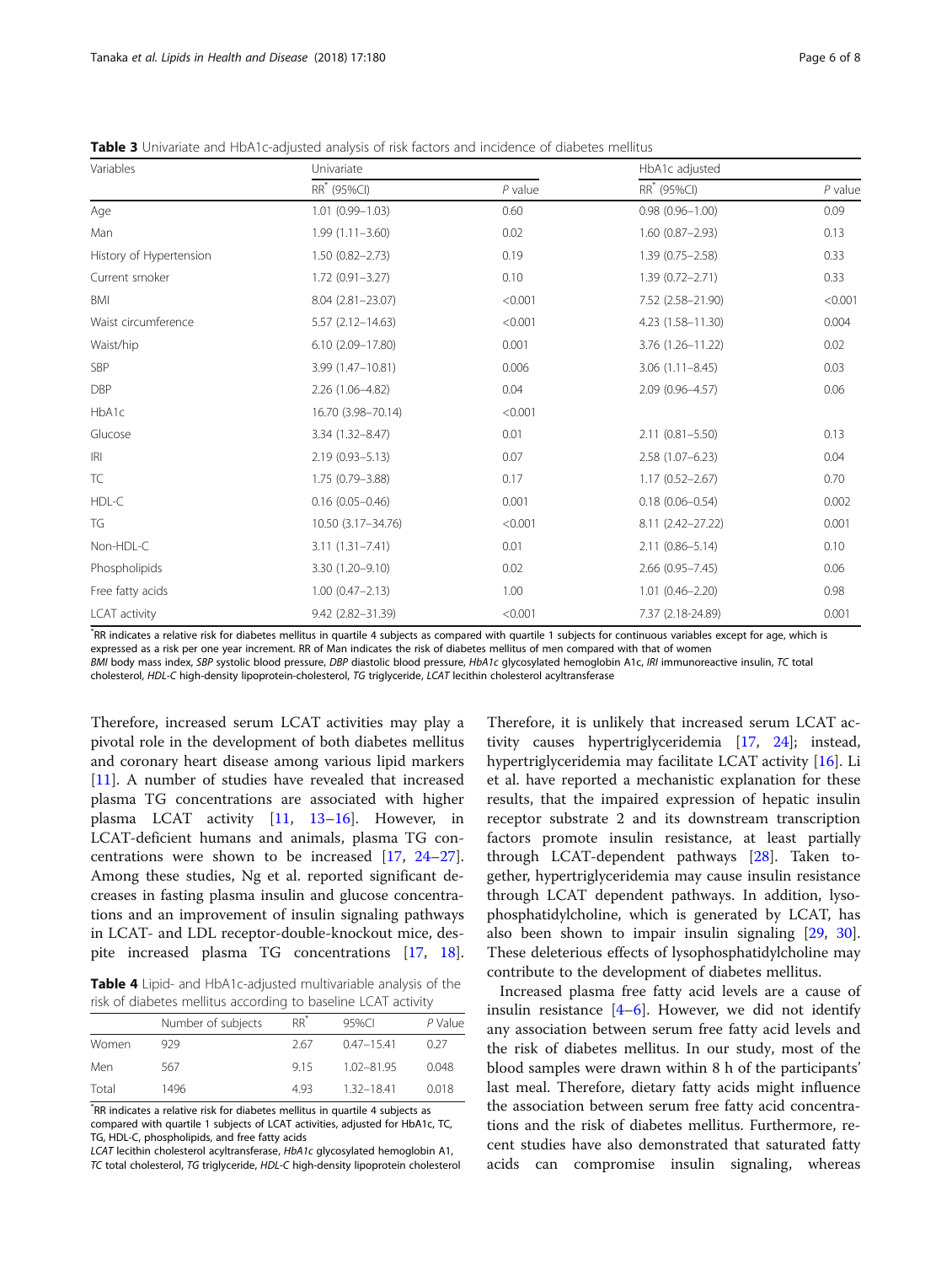<span id="page-6-0"></span>polyunsaturated fatty acids diminish the deleterious effects of saturated fatty acids on insulin signaling [\[31](#page-7-0), [32](#page-7-0)]. Therefore, not only fatty acid concentrations but also compositions may be critical for insulin resistance.

We found a significant increased risk of diabetes mellitus in the male population who had higher serum cholesterol esterification rates but not in the female population. These results are different from the results in the animal study based on LCAT- and low-density lipoprotein receptor-double-knockout mice, which indicated improved insulin sensitivities only in female mice [[33\]](#page-7-0). However, we should consider that measuring serum cholesterol esterification rates in a human population is different from a genetically-modified LCAT mass expression in a specific animal model. Therefore, comparing the results from the different subjects and methods may not be appropriate. Nevertheless, we also showed that increased cholesterol esterification rates were associated with future coronary heart disease and sudden death in a general population, which was especially evident in a female population. These gender-specific phenomena have not yet been fully explained. Increased serum cholesterol esterification rates and risks of coronary heart disease and diabetes mellitus are substantially related. However, the mechanisms seem to be different. Further studies are needed to clarify these gender-specific phenomena.

Our study has limitations. The incidence rate of diabetes mellitus in our study seems to be smaller than that of previous reports [[34,](#page-7-0) [35\]](#page-7-0). However, the cases of diabetes mellitus in our study were identified by self-reported questionnaires. The recent meta-analysis study has shown that the incidence rates of diabetes based on self-reports are smaller than those of laboratory data-based diabetes [[36\]](#page-7-0). In addition, the initial cases of self-reported diagnosed diabetes mellitus in our study were 63 out of 1513 individuals during 11 years of follow-up. Therefore, the incidence rate is not notably different from those of the Japanese population [[37](#page-7-0)–[39](#page-7-0)] or those of the US population based on self-reported diagnosed diabetes [[40](#page-7-0)]. In addition, we further confirmed the diagnosis of diabetes mellitus for each subject using medical records and excluded 17 cases due to not meeting the criteria or due to lack of laboratory tests. This procedure may also contribute to the smaller incidence rate of diabetes mellitus and result in a statistically underpowered analysis.

## Conclusions

Increased serum LCAT activities, measured as the serum cholesterol esterification rates, are associated with the future risk of diabetes mellitus in the general population. This association is significant even after adjustment for HbA1c levels and lipid parameters. Our study indicates

that among various lipid markers, increased serum LCAT activity may play a pivotal role in the development of diabetes mellitus in the general population.

#### Abbreviations

BMI: Body-mass index; DBP: Diastolic blood pressure; HDL-C: High-density lipoprotein-cholesterol; HbA1c: Glycosylated hemoglobin A1c; IRI: Immunoreactive insulin; RR: Relative risk; SBP: Systolic blood pressure; TC: Total cholesterol; 95%CI: 95% Confidence interval

#### Acknowledgements

The authors would like to thank Professor Wataru Ogawa from the Division of Diabetes and Endocrinology, Kobe University Graduate School of Medicine for his invaluable advice.

#### Funding

This study was supported by grants from the Hyogo Medical Association and the Japan Cardiovascular Research Foundation.

## Availability of data and materials

The datasets used and/or analyzed during the current study are available from the corresponding author on reasonable request.

#### Authors' contributions

ST and YF contributed to the baseline survey. ST conducted the follow-up study, analyzed the data, and wrote and revised the manuscript. TM, YF, TT, TI, and KH contributed to the discussion, and reviewed and revised the manuscript. All authors read and approved the final manuscript.

#### Ethics approval and consent to participate

This study was originally designed as a cross-sectional survey. Therefore, we carefully explained the significance of the follow-up study and only participants who agreed were enrolled in the study. All study protocols were approved by the Medical Ethics Committee of Hidaka Medical Center.

#### Consent for publication

Not applicable.

#### Competing interests

The authors declare that they have no competing interests.

#### Publisher's Note

Springer Nature remains neutral with regard to jurisdictional claims in published maps and institutional affiliations.

#### Author details

<sup>1</sup>The Department of Internal Medicine, Toyooka Hospital Hidaka Medical Center, Toyooka, Hyogo, Japan. <sup>2</sup> Division of Clinical Nutrition, Faculty of Nutrition, Kobe Gakuin University, Kobe, Japan. <sup>3</sup>Department of Pharmacy, School of Pharmacy, Hyogo University of Health Sciences, Kobe, Japan. <sup>4</sup>The Division of Cardiovascular Medicine, Kobe University Graduate School of Medicine, Kobe, Japan.

#### Received: 20 March 2018 Accepted: 10 July 2018 Published online: 28 July 2018

#### References

- 1. Ohlson LO, Larsson B, Bjorntorp P, Eriksson H, Svardsudd K, Welin L, Tibblin G, Wilhelmsen L. Risk factors for type 2 (non-insulin-dependent) diabetes mellitus. Thirteen and one-half years of follow-up of the participants in a study of Swedish men born in 1913. Diabetologia. 1988;31(11):798–805.
- 2. Haffner SM, Stern MP, Hazuda HP, Mitchell BD, Patterson JK. Cardiovascular risk factors in confirmed prediabetic individuals. Does the clock for coronary heart disease start ticking before the onset of clinical diabetes? JAMA. 1990; 263(21):2893–8.
- 3. Perry IJ, Wannamethee SG, Walker MK, Thomson AG, Whincup PH, Shaper AG. Prospective study of risk factors for development of non-insulin dependent diabetes in middle aged British men. BMJ. 1995;310(6979):560–4.
- 4. Pankow JS, Duncan BB, Schmidt MI, Ballantyne CM, Couper DJ, Hoogeveen RC, Golden SH. Fasting plasma free fatty acids and risk of